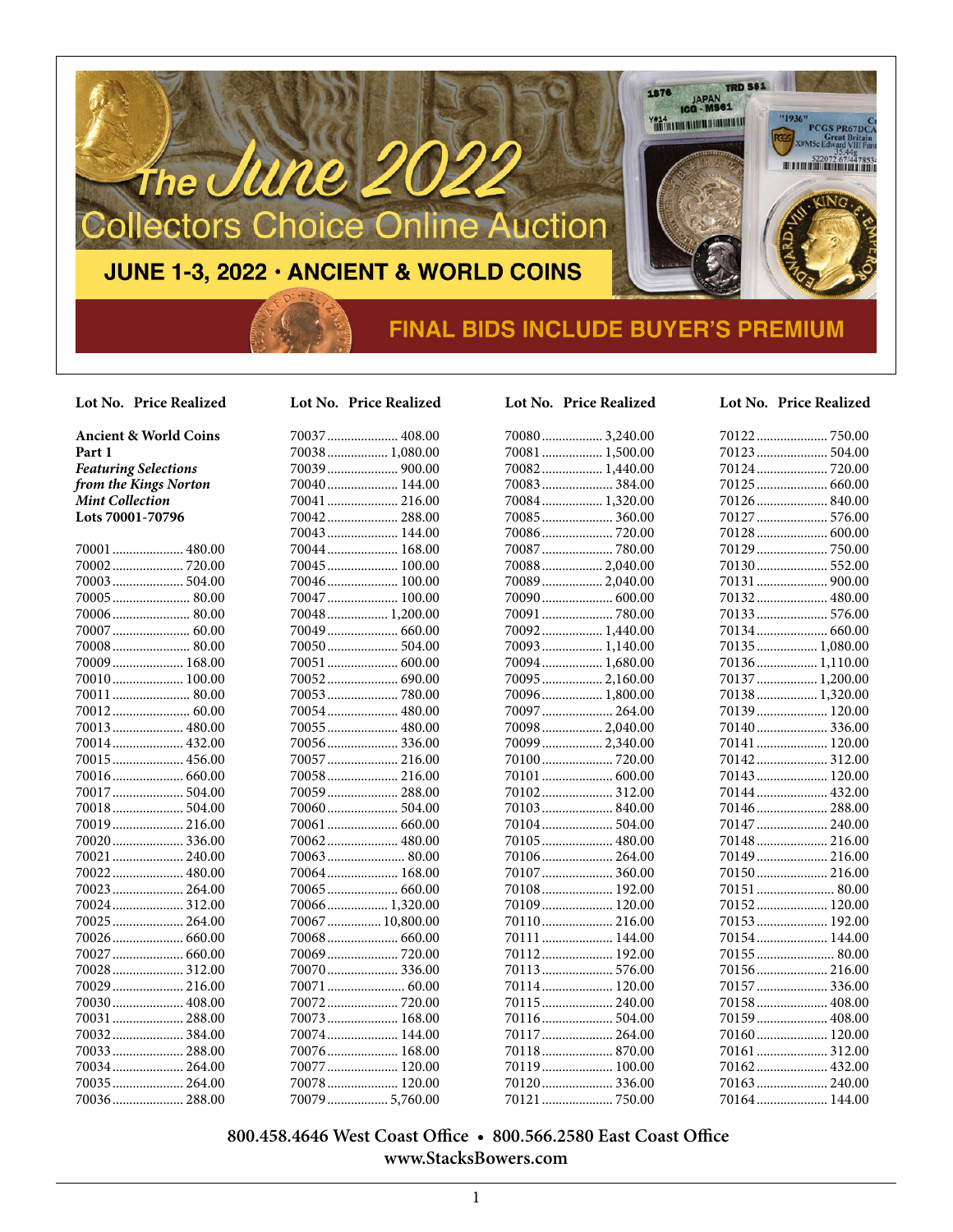## **The June 2022 Collectors Choice Online Auction – Ancient & World Coins**

| Lot No. | <b>Price Realized</b> | Lot No. | <b>Price Realized</b>         | Lot No. | <b>Price Realized</b>         | Lot No. | <b>Price Realized</b>         | Lot No. | <b>Price Realized</b>          |
|---------|-----------------------|---------|-------------------------------|---------|-------------------------------|---------|-------------------------------|---------|--------------------------------|
|         | 70165 100.00          |         | 70230 192.00                  |         |                               |         | 70361  1,560.00               |         | 70429  192.00                  |
|         | 70166 216.00          |         | 70231 168.00                  |         | 70297  3,360.00               |         | 70362 960.00                  |         | 70430 1,320.00                 |
|         | 70167  80.00          |         | 70232 216.00                  |         | 70298 432.00                  |         | 70363 1,320.00                |         | 70431  480.00                  |
|         |                       |         | 70234 576.00                  |         | 70299  21,600.00              |         |                               |         | 70432 456.00                   |
|         |                       |         | 70235 600.00                  |         |                               |         | 70365 1,080.00                |         | 70433  456.00                  |
|         | 70170 216.00          |         | 70236 504.00                  |         | 70301  216.00                 |         |                               |         | 70434 456.00                   |
|         | 70171  504.00         |         |                               |         | 70302 1,320.00                |         |                               |         |                                |
|         | 70172 432.00          |         | 70238 600.00                  |         | 70303 288.00                  |         | 70368 312.00                  |         | 70436 1,320.00                 |
|         | 70173  144.00         |         | 70239 600.00                  |         | 70304 384.00                  |         | 70370 432.00                  |         | 70437  1,380.00                |
|         | 70174 504.00          |         | 70240 504.00                  |         | 70305 552.00                  |         | 70372 5,520.00                |         | 70438 1,440.00                 |
|         | 70175  240.00         |         | 70241  660.00<br>70242 552.00 |         | 70306 120.00                  |         | 70373  240.00                 |         | 70439  960.00<br>70440  576.00 |
|         | 70177  80.00          |         |                               |         | 70307 100.00<br>70308 216.00  |         | 70374 1,560.00                |         | 70441  576.00                  |
|         | 70178 60.00           |         |                               |         | 70309  216.00                 |         | 70376 312.00                  |         | 70442  528.00                  |
|         | 70179  432.00         |         | 70245 504.00                  |         | 70310 216.00                  |         | 70377  1,560.00               |         | 70443  504.00                  |
|         | 70180 192.00          |         | 70246 456.00                  |         |                               |         | 70378 1,680.00                |         | 70444 552.00                   |
|         | 70181  504.00         |         | 70247  456.00                 |         | 70312 216.00                  |         |                               |         | 70445  504.00                  |
|         | 70183 192.00          |         |                               |         | 70313 168.00                  |         | 70380 4,080.00                |         |                                |
|         | 70184 80.00           |         | 70249 456.00                  |         | 70314 264.00                  |         | 70381  900.00                 |         | 70447  408.00                  |
|         | 70185 80.00           |         | 70250 216.00                  |         | 70315 144.00                  |         | 70382 1,020.00                |         | 70448  480.00                  |
|         | 70186 144.00          |         | 70251  168.00                 |         | 70316 144.00                  |         |                               |         | 70449  144.00                  |
|         | 70187  120.00         |         | 70252 240.00                  |         |                               |         | 70385 144.00                  |         | 70450 120.00                   |
|         | 70188 100.00          |         | 70253 80.00                   |         | 70318 504.00                  |         | 70386 168.00                  |         | 70451  1,200.00                |
|         | 70189 100.00          |         | 70254 80.00                   |         | 70319  432.00                 |         | 70387  192.00                 |         | 70452 408.00                   |
|         | 70190 80.00           |         | 70255 264.00                  |         | 70320 600.00                  |         | 70388 1,050.00                |         | 70453  432.00                  |
|         |                       |         | 70256 264.00                  |         | 70321  216.00                 |         | 70389  600.00                 |         | 70454  456.00                  |
|         | 70192 80.00           |         | 70257 1,080.00                |         |                               |         | 70390 1,800.00                |         | 70455  336.00                  |
|         | 70193 100.00          |         | 70258780.00                   |         | 70324 360.00                  |         |                               |         | 70456 40.00                    |
|         | 70194 100.00          |         |                               |         | 70325  216.00                 |         |                               |         | 70457  1,140.00                |
|         | 70195  288.00         |         | 70260 2,040.00                |         |                               |         |                               |         | 70458 1,200.00                 |
|         | 70196 576.00          |         | 70261  456.00                 |         | 70327  192.00                 |         |                               |         | 70459  1,320.00                |
|         | 70197  840.00         |         | 70262 660.00                  |         | 70328  780.00                 |         | 70396 312.00                  |         | 70460  528.00                  |
|         | 70198 100.00          |         |                               |         | 70329 192.00                  |         | 70397  100.00                 |         |                                |
|         | 70199  1,560.00       |         | 70264 2,880.00                |         | 70330 216.00                  |         |                               |         |                                |
|         | 70201  100.00         |         | 70265 336.00<br>70266 240.00  |         | 70331  192.00<br>70332 312.00 |         | 70399  168.00<br>70400 192.00 |         | 70465  1,020.00                |
|         | 70202 2,400.00        |         |                               |         | 70333 264.00                  |         | 70401  168.00                 |         |                                |
|         | 70203 60.00           |         | 70268 120.00                  |         | 70334 216.00                  |         | 70402 144.00                  |         | 70468 1,020.00                 |
|         | 70204 100.00          |         | 70269 120.00                  |         | 70335 240.00                  |         | 70403  192.00                 |         | 70469  1,080.00                |
|         | 70205 144.00          |         |                               |         | 70336 216.00                  |         | 70404 100.00                  |         | 70470  336.00                  |
|         | 70206 120.00          |         | 70271  504.00                 |         | 70337  144.00                 |         | 70405  192.00                 |         | 70471  144.00                  |
|         | 70207 144.00          |         |                               |         |                               |         | 70406 288.00                  |         | 70472 2,040.00                 |
|         | 70208 100.00          |         | 70273 1,920.00                |         | 70339 312.00                  |         | 70407  120.00                 |         |                                |
|         | 70209  100.00         |         | 70274 576.00                  |         | 70340 192.00                  |         |                               |         | 70474 120.00                   |
|         |                       |         | 70275 1,140.00                |         | 70341  120.00                 |         | 70409  216.00                 |         |                                |
|         |                       |         |                               |         | 70342 144.00                  |         |                               |         |                                |
|         |                       |         | 70277  780.00                 |         | 70343  720.00                 |         | 70411  456.00                 |         | 70477  408.00                  |
|         | 70213  408.00         |         | 70278 216.00                  |         |                               |         |                               |         | 70478  1,320.00                |
|         | 70214 100.00          |         |                               |         |                               |         |                               |         | 70479  336.00                  |
|         |                       |         |                               |         |                               |         |                               |         | 70480  408.00                  |
|         | 70216 192.00          |         |                               |         |                               |         |                               |         | 70481  1,110.00                |
|         | 70217  100.00         |         | 70282 3,120.00                |         | 70348  780.00                 |         |                               |         | 70482 408.00                   |
|         |                       |         | 70283 480.00                  |         |                               |         | 70417  216.00                 |         | 70483  2,880.00                |
|         | 70219 100.00          |         |                               |         |                               |         | 70418 100.00                  |         |                                |
|         |                       |         | 70285 576.00                  |         |                               |         |                               |         |                                |
|         | 70221  456.00         |         | 70286 240.00                  |         | 70352 192.00                  |         | 70420 120.00                  |         | 70486 192.00                   |
|         | 70222 264.00          |         | 70287 480.00                  |         |                               |         | 70421  144.00                 |         | 70487  1,170.00                |
|         | 70223 192.00          |         | 70288 80.00                   |         |                               |         | 70422 144.00                  |         | 70488  900.00                  |
|         | 70224  1,200.00       |         | 70289 456.00                  |         |                               |         | 70423  100.00                 |         | 70489  552.00                  |
|         | 70226 144.00          |         | 70290 480.00                  |         |                               |         |                               |         | 70490  480.00<br>70491  312.00 |
|         | 70227  1,080.00       |         | 70291 100.00<br>70292 100.00  |         | 70358  600.00                 |         |                               |         |                                |
|         |                       |         | 70293 144.00                  |         |                               |         |                               |         | 70493  6,000.00                |
|         | 70229  432.00         |         |                               |         |                               |         | 70428 336.00                  |         | 70494 552.00                   |
|         |                       |         |                               |         |                               |         |                               |         |                                |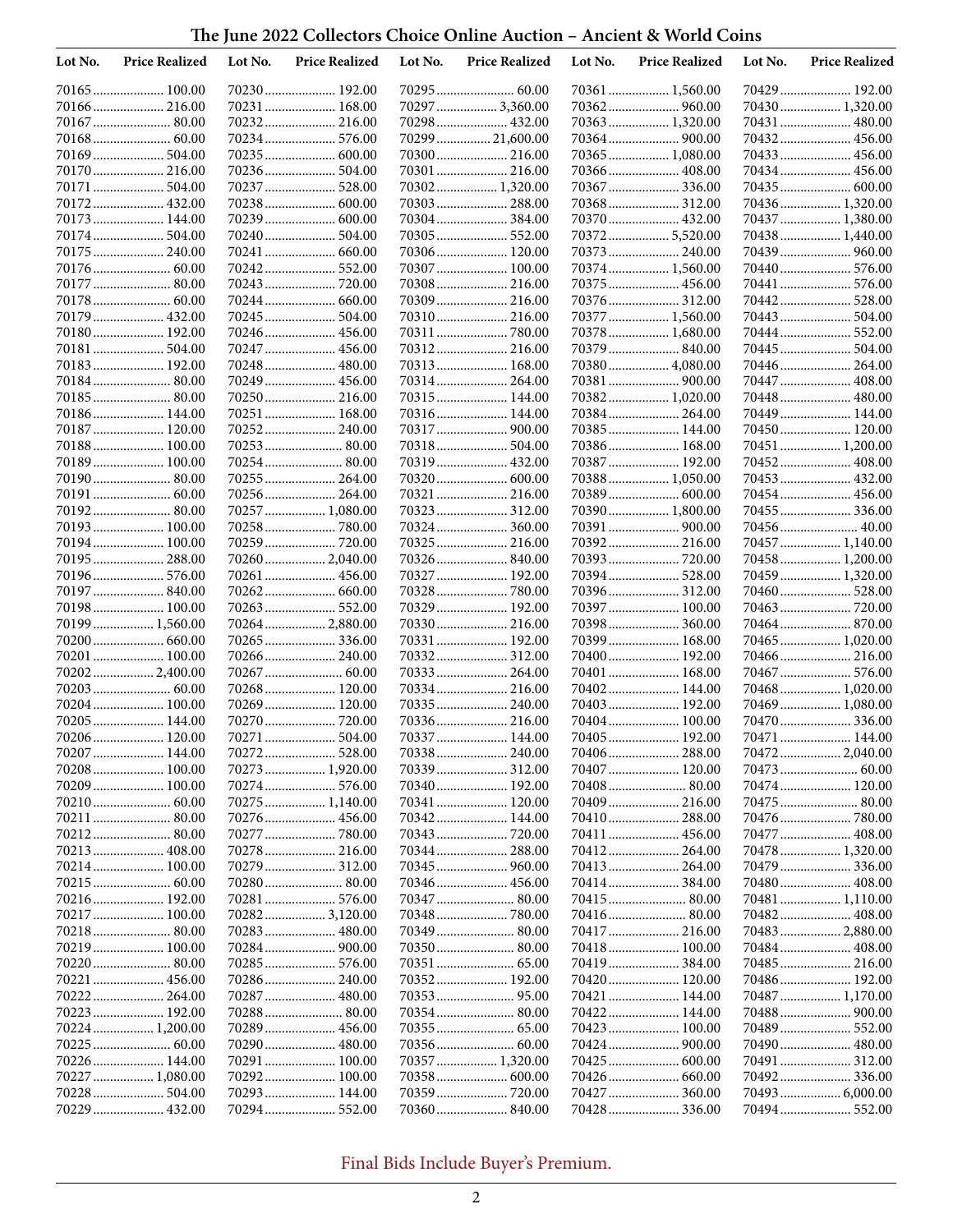## **The June 2022 Collectors Choice Online Auction – Ancient & World Coins**

| Lot No. | <b>Price Realized</b>           | Lot No. | <b>Price Realized</b>            | Lot No. | <b>Price Realized</b>           | Lot No. | <b>Price Realized</b>           | Lot No.          | <b>Price Realized</b>        |
|---------|---------------------------------|---------|----------------------------------|---------|---------------------------------|---------|---------------------------------|------------------|------------------------------|
|         | 70495  780.00                   |         | 70561 1,020.00                   |         | 70631  810.00                   |         |                                 |                  |                              |
|         | 70496  750.00                   |         | 70562 100.00                     |         | 70632 120.00                    | 70697   | 504.00                          |                  | 70766  408.00                |
|         | 70497  312.00                   |         | 70563 600.00                     |         | 70633  120.00                   |         |                                 |                  | 70767  900.00                |
|         | 70498 576.00                    |         |                                  |         | 70634 168.00                    |         | 70699  600.00                   |                  | 70768 456.00                 |
|         | 70499  1,320.00                 |         | 70566 216.00                     |         | 70635 456.00                    |         |                                 |                  | 70769  408.00                |
|         | 70500 1,560.00                  |         | 70567 1,980.00                   |         | 70636 144.00                    |         | 70701  360.00                   |                  | 70770 192.00<br>70771  80.00 |
|         | 70501  168.00<br>70502 80.00    |         |                                  |         | 70638 80.00                     |         |                                 |                  | 70772 288.00                 |
|         | 70503 552.00                    |         | 70570 288.00                     |         | 70639  1,920.00                 |         |                                 |                  |                              |
|         | 70504 4,080.00                  |         | 70571  1,080.00                  |         | 70640 192.00                    |         | 70705 1,200.00                  |                  | 70774 264.00                 |
|         | 70505  2,880.00                 |         |                                  |         | 70641  80.00                    |         |                                 |                  | 70775 120.00                 |
|         | 70506 720.00                    |         | 70573 1,800.00                   |         | 70642 80.00                     |         |                                 |                  | 70776  312.00                |
|         | 70507  1,140.00                 |         |                                  |         | 70643 312.00                    |         | 70708 312.00                    |                  | 70777  240.00                |
|         |                                 |         | 70577  1,140.00                  |         | 70644 240.00                    |         |                                 |                  | 70778  288.00                |
|         | 70509  144.00                   |         | 70578 144.00                     |         | 70645  168.00                   |         |                                 |                  | 70779  432.00                |
|         | 70510 1,020.00                  |         | 70579780.00                      |         | 70646 192.00                    |         | 70711  720.00                   |                  | 70780 216.00                 |
|         | 70511  3,120.00                 |         | 70580 312.00                     |         | 70647  1,380.00                 |         | 70713 408.00                    |                  | 70781  432.00                |
|         | 70512 2,880.00                  |         | 70581  4,320.00                  |         | 70648  1,020.00                 |         | 70714 1,320.00                  |                  | 70782 456.00                 |
|         |                                 |         | 70582 3,120.00                   |         | 70649  1,800.00                 |         |                                 |                  |                              |
|         | 70514 4,080.00                  |         | 70583 1,800.00                   |         | 70650 336.00                    |         | 70716 312.00                    |                  | 70784 2,040.00               |
|         | 70515 528.00                    |         | 70584 2,160.00                   |         | 70651  384.00                   |         |                                 |                  | 70785  1,800.00              |
|         | 70516 552.00<br>70517  432.00   |         | 70585 1,020.00<br>70586 960.00   |         | 70652 240.00<br>70653  1,320.00 |         | 70718 264.00<br>70719  1,440.00 |                  | 70788 100.00                 |
|         | 70518 192.00                    |         | 705877,200.00                    |         |                                 |         |                                 |                  | 70789 80.00                  |
|         | 70519 240.00                    |         | 70588 1,440.00                   |         | 70655  360.00                   |         | 70721  312.00                   |                  | 70790 80.00                  |
|         | 70520  408.00                   |         | 70589 1,080.00                   |         | 70656 192.00                    |         | 70722 168.00                    |                  | 70791  100.00                |
|         | 70521  504.00                   |         | 70590 1,020.00                   |         |                                 |         | 70723  120.00                   |                  | 70792 120.00                 |
|         | 70522 432.00                    |         | 70591  192.00                    |         | 70658 432.00                    |         | 70724  192.00                   |                  | 70793 144.00                 |
|         | 70523  504.00                   |         | 70592 408.00                     |         |                                 |         | 70725  1,680.00                 |                  | 70794 660.00                 |
|         | 70524  600.00                   |         | 70593 504.00                     |         | 70660 168.00                    |         |                                 |                  | 70795 100.00                 |
|         | 70525  480.00                   |         | 70594 1,140.00                   |         |                                 |         | 70727  384.00                   |                  |                              |
|         | 70526 810.00                    |         | 70595 100.00                     |         | 70662 660.00                    |         | 70728 192.00                    |                  | <b>World Coins Part 2</b>    |
|         | 70527  480.00                   |         | 70596 80.00                      |         | 70663  456.00                   |         | 70729  1,560.00                 | Lots 71001-71694 |                              |
|         |                                 |         | 70597  336.00                    |         | 70664 240.00                    |         | 70731  1,440.00                 |                  |                              |
|         | 70529  168.00                   |         | 70598 3,360.00                   |         | 70665  960.00                   |         | 70732 100.00                    |                  | 71001  264.00                |
|         | 70530 192.00                    |         | 70599 288.00                     |         | 70666  960.00                   |         | 70733 120.00                    |                  | 71002 192.00                 |
|         | 70531  288.00<br>70532 100.00   |         | 70600 456.00<br>70601  100.00    |         | 70668  432.00                   |         | 70734  240.00<br>70735  60.00   |                  | 71003 120.00                 |
|         | 70533 288.00                    |         | 70602 240.00                     |         | 70669  780.00                   |         | 70736 100.00                    |                  | 71005 504.00                 |
|         | 70534 528.00                    |         | 70603 100.00                     |         | 70670  660.00                   |         | 70737  336.00                   |                  | 71006 216.00                 |
|         | 70535 120.00                    |         |                                  |         | 70672 2,640.00                  |         | 70738 100.00                    |                  | 71007 144.00                 |
|         | 70536 216.00                    |         |                                  |         |                                 |         | 70739  80.00                    |                  |                              |
|         | 70537  80.00                    |         | 70606 312.00                     |         | 70674 168.00                    |         |                                 |                  | 71009 4,560.00               |
|         | 70538 600.00                    |         | 70607 168.00                     |         | 70675  5,280.00                 |         | 70742 1,920.00                  |                  | 71010 144.00                 |
|         | 70539 240.00                    |         |                                  |         |                                 |         | 70743  2,040.00                 |                  | 71011  336.00                |
|         | 70540 144.00                    |         | 70612 1,920.00                   |         | 70677  1,680.00                 |         |                                 |                  | 71012 264.00                 |
|         | 70541  144.00                   |         | 70613 1,680.00                   |         | 70678 100.00                    |         |                                 |                  | 71013 216.00                 |
|         | 70542 2,040.00                  |         | 70614 2,640.00                   |         |                                 |         |                                 |                  | 71014 264.00                 |
|         | 70543  2,880.00                 |         | 70615 1,800.00                   |         | 70680 336.00                    |         | 70747  432.00                   |                  | 71015 552.00                 |
|         | 70544 264.00                    |         | 70616 2,880.00                   |         | 70681  192.00                   |         | 70748  900.00                   |                  | 71016 480.00                 |
|         | 70545  480.00                   |         | 70617  1,800.00                  |         |                                 |         | 70749  480.00<br>70750 528.00   |                  | 71017  264.00                |
|         | 70546 216.00<br>70547  1,500.00 |         | 70618 1,680.00<br>70619 1,680.00 |         | 70684 144.00                    |         | 70751  480.00                   |                  | 71018 192.00<br>71019 120.00 |
|         |                                 |         | 70620 120.00                     |         |                                 |         | 70752720.00                     |                  | 71020 384.00                 |
|         | 70549384.00                     |         |                                  |         |                                 |         |                                 |                  | 71021  120.00                |
|         | 70550 1,980.00                  |         |                                  |         | 70687  144.00                   |         |                                 |                  |                              |
|         | 705532,040.00                   |         | 70623 144.00                     |         | 70688 216.00                    |         | 70755 100.00                    |                  | 71023 240.00                 |
|         | 70554 144.00                    |         |                                  |         |                                 |         |                                 |                  |                              |
|         | 70555  168.00                   |         |                                  |         | 70690 100.00                    |         |                                 |                  | 71025  1,200.00              |
|         | 70556 360.00                    |         | 70626 600.00                     |         |                                 |         | 70758 100.00                    |                  | 71026 384.00                 |
|         | 70557  5,160.00                 |         | 70627 100.00                     |         | 70692 1,080.00                  |         | 70761  1,560.00                 |                  |                              |
|         |                                 |         | 70628 600.00                     |         | 70693  2,160.00                 |         |                                 |                  | 71028 100.00                 |
|         | 70559  1,440.00                 |         | 70629 1,080.00                   |         |                                 |         | 70763  1,200.00                 |                  | 71029  100.00                |
|         | 70560 456.00                    |         | 70630 144.00                     |         |                                 |         | 70764  432.00                   |                  | 71030 528.00                 |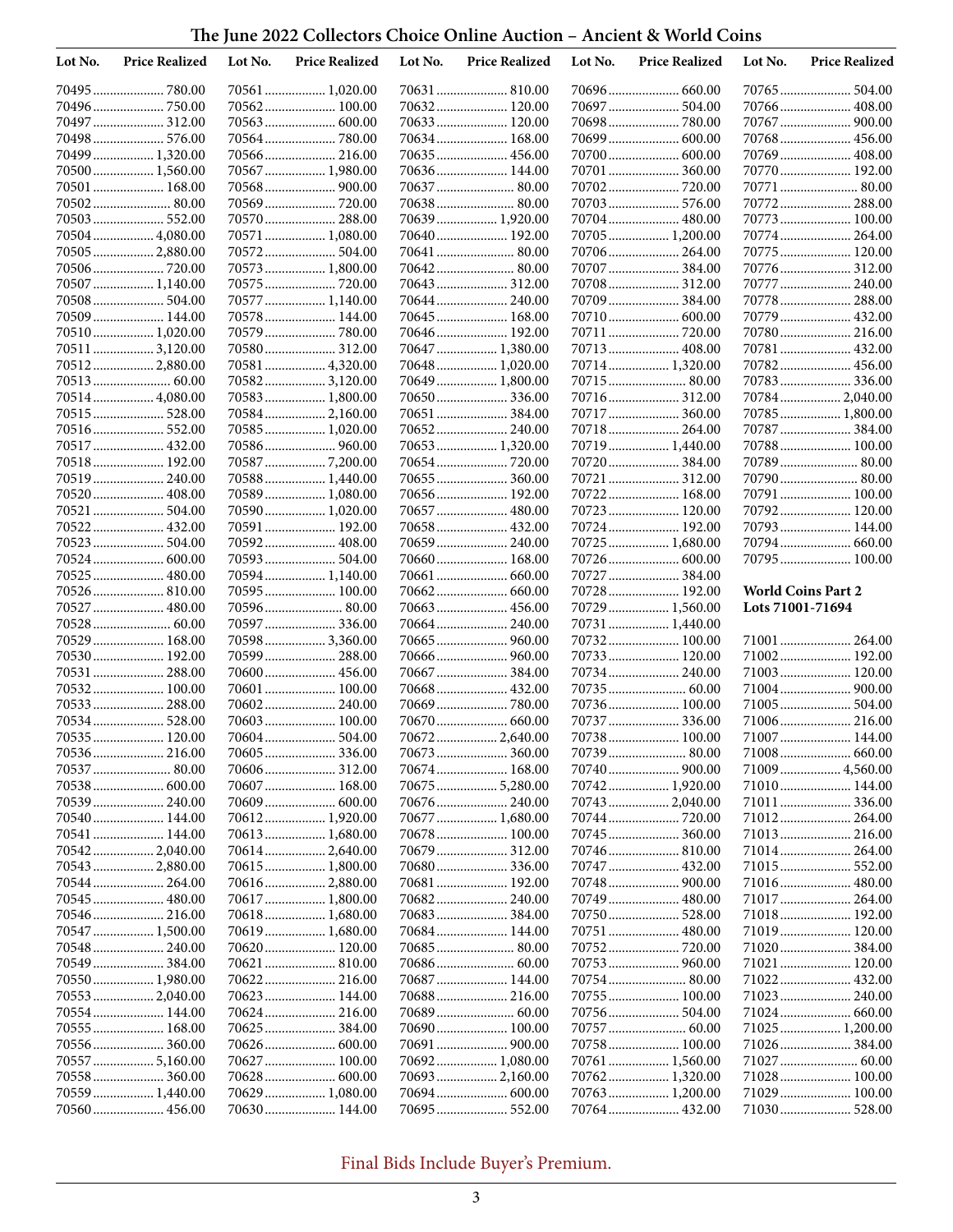**The June 2022 Collectors Choice Online Auction – Ancient & World Coins**

| Lot No. | <b>Price Realized</b>         | Lot No. | <b>Price Realized</b>        | Lot No. | <b>Price Realized</b>          | Lot No. | <b>Price Realized</b>         | Lot No. | <b>Price Realized</b>             |
|---------|-------------------------------|---------|------------------------------|---------|--------------------------------|---------|-------------------------------|---------|-----------------------------------|
|         |                               |         | 71099 1,500.00               |         |                                |         | 71229  960.00                 |         | 71294 384.00                      |
|         | 71032 80.00                   |         | 71100 480.00                 |         |                                |         |                               |         | 71295 264.00                      |
|         | 71033 192.00                  |         | 71101 1,152.00               |         | 71166 312.00                   |         | 71231  264.00                 |         | 71296 660.00                      |
|         | 71034 312.00                  |         | 71102 1,020.00               |         | 71167  552.00                  |         | 71232 528.00                  |         | 71297  552.00                     |
|         | 71035  3,000.00               |         | 71103 192.00                 |         | 71168 384.00                   |         | 71233 336.00                  |         |                                   |
|         | 71036 100.00                  |         | 71104 1,080.00               |         |                                |         | 71234  100.00                 |         | 71299  216.00                     |
|         | 71037  192.00                 |         | 71105 2,160.00               |         |                                |         | 71235 264.00                  |         | 71300 100.00                      |
|         | 71038 100.00                  |         | 71106 240.00                 |         | 71171  960.00                  |         | 71236 80.00                   |         | 71301 144.00                      |
|         | 71039 384.00                  |         | 71107 192.00                 |         | 71172 5,400.00                 |         | 71237  900.00                 |         | 71302 168.00                      |
|         | 71040 1,110.00                |         | 71108 168.00                 |         | 71173  2,160.00                |         | 71238 144.00                  |         |                                   |
|         | 71041  168.00<br>71042 240.00 |         | 71109 408.00                 |         | 71174 504.00<br>71175 360.00   |         | 71239  576.00                 |         | 713047,200.00                     |
|         | 71043  216.00                 |         | 71111 1,320.00               |         | 71176 384.00                   |         | 71240 504.00                  |         | 71305 3,360.00                    |
| 71044   | 144.00                        |         | 71112 312.00                 |         | 71177  360.00                  |         | 71241  216.00<br>71242 144.00 |         | 71306 4,560.00<br>71307  1,320.00 |
|         | 71045  4,320.00               |         | 71113 288.00                 |         | 71178 504.00                   |         | 71243  408.00                 |         | 71308 168.00                      |
|         | 71046 504.00                  |         | 71114 216.00                 |         | 71179 312.00                   |         | 71244  110.00                 |         | 71309 216.00                      |
|         | 71047  720.00                 |         | 71115 1,140.00               |         | 71180 192.00                   |         | 71245  144.00                 |         | 71310 3,600.00                    |
|         | 71048  3,600.00               |         | 71116 660.00                 |         | 71181 100.00                   |         | 71246  288.00                 |         | 71311  3,840.00                   |
|         |                               |         | 71117  780.00                |         | 71182 120.00                   |         | 71247  264.00                 |         | 71312 660.00                      |
|         | 71050 3,120.00                |         | 71118 312.00                 |         | 71183 552.00                   |         | 71248 384.00                  |         |                                   |
|         | 71051  660.00                 |         | 71119 1,080.00               |         | 71184 168.00                   |         |                               |         | 71314 480.00                      |
|         | 71052 750.00                  |         | 71120 240.00                 |         | 71185 408.00                   |         | 71250 288.00                  |         | 71315  480.00                     |
|         | 71053 192.00                  |         | 71121  336.00                |         | 71186 660.00                   |         | 71251  504.00                 |         | 71316 480.00                      |
|         | 71056 384.00                  |         | 71122 144.00                 |         | 71187  336.00                  |         | 71252 264.00                  |         | 71317  480.00                     |
|         | 71057  168.00                 |         |                              |         | 71188 336.00                   |         | 71253 288.00                  |         | 71318 480.00                      |
|         | 71058  288.00                 |         | 71124 2,160.00               |         | 71189 312.00                   |         | 71254  288.00                 |         | 71319  480.00                     |
|         | 71059 120.00                  |         | 71125  720.00                |         | 71190 192.00                   |         | 71255  240.00                 |         | 71320 456.00                      |
|         | 71061  192.00                 |         | 71126 312.00                 |         | 71191  312.00                  |         | 71256 408.00                  |         | 71321  456.00                     |
| 71062   |                               |         | 71127  456.00                |         | 71192 312.00                   |         | 71257  288.00                 |         | 71322 456.00                      |
|         |                               |         |                              |         | 71193 100.00                   |         | 71258 840.00                  |         | 71323  480.00                     |
|         | 71064 216.00                  |         | 71129 216.00                 |         | 71194 264.00                   |         | 71259  456.00                 |         | 71324 384.00                      |
|         | 71065  720.00                 |         | 71130 432.00                 |         | 71195 192.00                   |         |                               |         |                                   |
|         | 71066 168.00                  |         | 71131  480.00                |         | 71196 144.00                   |         | 71261  456.00                 |         | 71326 288.00                      |
|         | 71067  216.00<br>71068 336.00 |         | 71132 100.00<br>71133 360.00 |         | 71197  168.00<br>71198 504.00  |         | 71262 480.00<br>71263  480.00 |         | 71327  192.00<br>71328 144.00     |
|         | 71069  120.00                 |         | 71134 408.00                 |         | 71199 216.00                   |         | 71264  480.00                 |         | 71329  80.00                      |
|         | 71070  80.00                  |         | 71135336.00                  |         | 71200 456.00                   |         |                               |         | 71330 144.00                      |
|         | 71071  408.00                 |         | 71136336.00                  |         |                                |         |                               |         | 71331  336.00                     |
|         | 71072 144.00                  |         | 71137  1,320.00              |         | 71202 432.00                   |         | 71267  408.00                 |         | 71332 192.00                      |
|         | 71073  168.00                 |         | 71138 1,140.00               |         | 71203 456.00                   |         | 71268 264.00                  |         | 71333 192.00                      |
|         | 71074 336.00                  |         | 71139 144.00                 |         | 71204 456.00                   |         | 71269  168.00                 |         | 71334 264.00                      |
|         | 71075  312.00                 |         |                              |         |                                |         | 71270  288.00                 |         |                                   |
|         | 71076 216.00                  |         | 71141 120.00                 |         | 71206 432.00                   |         | 71271  216.00                 |         |                                   |
|         | 71077  168.00                 |         |                              |         |                                |         | 71272 120.00                  |         | 71337 264.00                      |
|         | 71078  780.00                 |         | 71143 144.00                 |         |                                |         | 71273  312.00                 |         | 71338 3,840.00                    |
|         |                               |         | 71144 288.00                 |         |                                |         | 71274 120.00                  |         | 71339  2,640.00                   |
|         | 710803,120.00                 |         |                              |         |                                |         | 71275 100.00                  |         | 71340  4,800.00                   |
|         | 71081  3,000.00               |         | 71146 456.00                 |         | 71211  312.00                  |         | 71276 100.00                  |         | 71341  1,560.00                   |
|         | 710823,120.00                 |         | 71147 288.00                 |         |                                |         | 71277  168.00                 |         | 71342  2,880.00                   |
|         | 71083 312.00                  |         |                              |         | 71213 312.00                   |         |                               |         | 71343  2,280.00                   |
|         |                               |         | 71149 288.00                 |         |                                |         | 71279  312.00                 |         | 71344  2,640.00                   |
|         | 71085 144.00                  |         |                              |         | 71215  264.00                  |         | 71280 312.00                  |         | 71345  720.00                     |
|         |                               |         | 71151 2,040.00               |         |                                |         |                               |         |                                   |
|         | 71087 120.00                  |         | 71152  312.00                |         | 71217 312.00                   |         |                               |         | 71347 168.00                      |
|         | 71088 80.00                   |         |                              |         | 71218 240.00                   |         | 71283 504.00                  |         | 71349  100.00                     |
|         | 71089 144.00                  |         | 71154 120.00<br>71155 100.00 |         | 71219  720.00<br>71220  288.00 |         | 71284 360.00<br>71285 360.00  |         | 71350 144.00<br>71351  120.00     |
|         | 71091  216.00                 |         | 71156 240.00                 |         | 71221  312.00                  |         |                               |         | 71352 120.00                      |
|         | 71092 384.00                  |         | 71157 216.00                 |         |                                |         | 71287 288.00                  |         | 71353 192.00                      |
|         | 71093  2,400.00               |         | 71158 168.00                 |         | 71223  288.00                  |         | 71288 360.00                  |         | 71354 168.00                      |
|         | 71094780.00                   |         | 71159 240.00                 |         |                                |         |                               |         | 71355 192.00                      |
|         |                               |         | 71160 192.00                 |         |                                |         | 71290 384.00                  |         | 71356  100.00                     |
|         | 71096 528.00                  |         | 71161 216.00                 |         |                                |         | 71291  288.00                 |         | 71357  9,300.00                   |
|         | 71097  432.00                 |         | 71162 456.00                 |         | 71227  264.00                  |         |                               |         | 71358 4,080.00                    |
|         |                               |         |                              |         |                                |         |                               |         |                                   |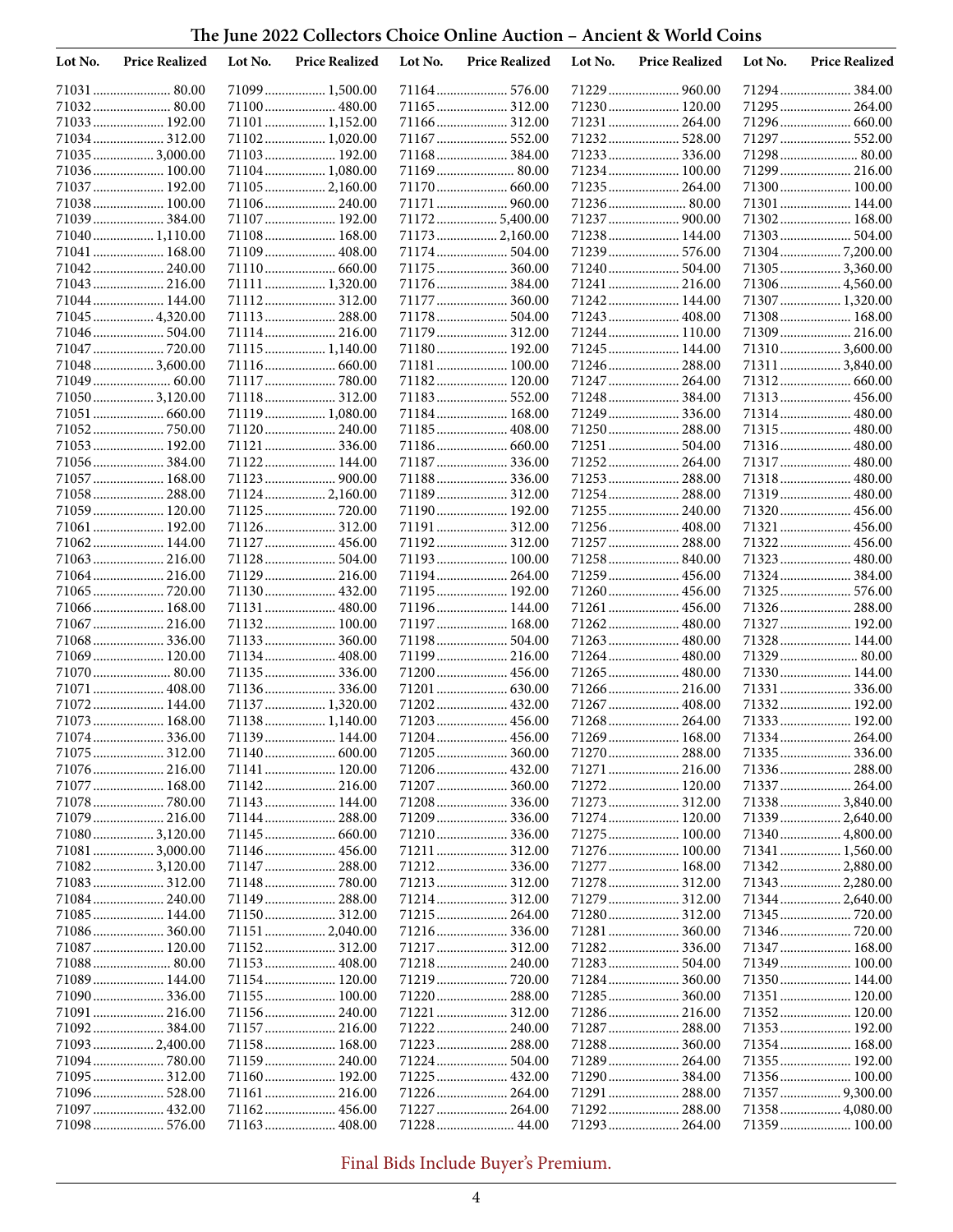| The June 2022 Collectors Choice Online Auction – Ancient & World Coins |  |
|------------------------------------------------------------------------|--|
|------------------------------------------------------------------------|--|

| Lot No. | <b>Price Realized</b>        | Lot No. | <b>Price Realized</b>          | Lot No. | <b>Price Realized</b>           | Lot No. | <b>Price Realized</b>          | Lot No. | <b>Price Realized</b> |
|---------|------------------------------|---------|--------------------------------|---------|---------------------------------|---------|--------------------------------|---------|-----------------------|
|         |                              |         |                                |         |                                 |         |                                |         |                       |
|         |                              |         | 71425 432.00                   |         | 71489 144.00                    |         | 71555  192.00                  |         |                       |
|         | 71361  40.00                 |         | 71426 264.00                   |         | 71490 80.00                     |         | 71556 168.00                   |         | 71624 840.00          |
|         | 71362 80.00                  |         | 71427  168.00                  |         | 71491  80.00                    |         | 71557  900.00                  |         | 71625 216.00          |
|         |                              |         | 71428 552.00                   |         | 71492 480.00                    |         | 71559 100.00                   |         | 71626 456.00          |
| 71364   | 40.00                        |         | 71429 192.00                   |         | 71494 360.00                    |         | 71560 144.00                   |         | 71627  336.00         |
|         |                              |         | 71430 168.00                   |         | 71496 360.00                    |         | 71561  120.00                  |         | 71628  780.00         |
|         |                              |         | 71431  144.00                  |         | 71497  360.00                   |         | 71562 80.00                    |         | 71629  432.00         |
|         |                              |         | 71432 168.00                   |         | 71498 80.00                     |         | 71563 144.00                   |         | 71630 408.00          |
|         |                              |         | 71433 144.00                   |         | 71499 192.00                    |         |                                |         |                       |
|         |                              |         |                                |         | 71500 120.00                    |         | 71565 3,960.00                 |         |                       |
|         |                              |         | 71435 240.00                   |         | 71501  1,020.00                 |         |                                |         |                       |
| 71371   |                              |         | 71436 900.00                   |         | 71502 100.00                    |         | 71567  1,200.00                |         | 71634 144.00          |
| 71372.  |                              |         | 71437  1,560.00                |         | 71503  408.00                   |         | 71568 216.00                   |         |                       |
|         |                              |         | 71438 144.00                   |         | 71504 120.00                    |         | 71569  264.00                  |         | 71636 456.00          |
|         | 71374 384.00                 |         | 71439 288.00                   |         | 71505  780.00                   |         |                                |         |                       |
|         | 71375  750.00                |         | 71440 192.00                   |         | 71506 336.00                    |         | 71571  840.00                  |         | 71638 168.00          |
|         | 71376 80.00                  |         | 71441  144.00                  |         | 71507  432.00                   |         | 71572 216.00                   |         | 71639 216.00          |
|         | 71377  120.00                |         | 71442720.00                    |         | 71508 192.00                    |         | 71573  80.00                   |         | 71640 144.00          |
|         | 71378 144.00                 |         | 71443  216.00                  |         | 71509 192.00                    |         | 71574 120.00                   |         | 71641  240.00         |
|         | 71379  240.00                |         | 71444 144.00                   |         | 71510 192.00                    |         | 71575  456.00                  |         | 71642 144.00          |
|         | 71380 120.00                 |         | 71445  660.00                  |         | 71511  408.00                   |         | 71576  456.00                  |         |                       |
|         | 71381  144.00                |         | 71446 192.00                   |         |                                 |         | 71577  192.00                  |         | 71644  552.00         |
|         | 71382 120.00                 |         | 71447  120.00                  |         | 71513 1,140.00                  |         | 71578 168.00                   |         | 71645  1,920.00       |
|         | 71383 360.00                 |         | 71448 192.00                   |         | 71514  2,520.00                 |         | 71579  336.00                  |         | 71646 80.00           |
|         | 71384 144.00                 |         |                                |         | 71515 144.00                    |         | 71580 120.00                   |         | 71647  80.00          |
|         | 71385 192.00<br>71386 264.00 |         | 71450 120.00<br>71451 120.00   |         | 71516 192.00<br>71517 216.00    |         | 71581  80.00<br>71582 120.00   |         | 71649  168.00         |
|         |                              |         |                                |         |                                 |         |                                |         |                       |
|         | 71387  480.00                |         | 71452 3,360.00                 |         |                                 |         | 71583 120.00                   |         | 71650 100.00          |
|         | 71388 120.00                 |         | 71453 2,640.00                 |         |                                 |         | 71584 120.00                   |         | 71651  120.00         |
|         | 71389 120.00<br>71390 80.00  |         | 71454 1,320.00<br>71455 384.00 |         | 71520 528.00<br>71521  1,440.00 |         | 71585 1,020.00<br>71586 288.00 |         |                       |
|         | 71391  264.00                |         | 71456 192.00                   |         | 71522 1,500.00                  |         | 71587  528.00                  |         | 71654  504.00         |
|         | 71392 288.00                 |         | 71457 168.00                   |         | 71523 408.00                    |         | 71588 720.00                   |         | 71655 240.00          |
|         | 71393  600.00                |         | 71458 264.00                   |         | 71524  528.00                   |         | 71590 216.00                   |         | 71656 192.00          |
| 71394   |                              |         | 71459 264.00                   |         | 71525 216.00                    |         | 71591  120.00                  |         | 71657  660.00         |
|         | 71395  144.00                |         | 71460 192.00                   |         |                                 |         | 71592 360.00                   |         | 716585,520.00         |
|         | 71396 192.00                 |         | 71461  240.00                  |         | 71527  432.00                   |         | 71593  720.00                  |         | 71659  120.00         |
|         | 71397  600.00                |         | 71462 120.00                   |         | 71528  360.00                   |         |                                |         | 71660 216.00          |
|         | 71398 480.00                 |         | 71463 504.00                   |         | 71529  360.00                   |         | 71595  168.00                  |         | 71661  312.00         |
|         | 71399  480.00                |         | 71464 384.00                   |         | 71530 144.00                    |         |                                |         | 71662 144.00          |
|         | 71400  456.00                |         |                                |         |                                 |         | 71597  288.00                  |         |                       |
|         | 71401  168.00                |         | 71466  144.00                  |         | 71532  60.00                    |         |                                |         |                       |
|         |                              |         |                                |         |                                 |         | 71599 192.00                   |         | 71666 840.00          |
|         | 71403 100.00                 |         | 71468 1,680.00                 |         |                                 |         |                                |         |                       |
|         | 71404 576.00                 |         |                                |         |                                 |         | 71601  120.00                  |         |                       |
|         | 71405 1,020.00               |         | 71470 216.00                   |         | 71536 144.00                    |         |                                |         | 71671  552.00         |
|         |                              |         | 71471  216.00                  |         |                                 |         | 71603  144.00                  |         | 71672 1,560.00        |
|         | 71407 144.00                 |         | 71472 1,440.00                 |         |                                 |         | 71604 192.00                   |         | 71673  100.00         |
|         | 71408 192.00                 |         |                                |         |                                 |         | 71605  120.00                  |         | 71674 780.00          |
|         | 71409 120.00                 |         | 71474 192.00                   |         | 71540 1,320.00                  |         | 71606 408.00                   |         | 71675  264.00         |
|         |                              |         | 71475  2,040.00                |         | 71541  144.00                   |         | 71607  360.00                  |         | 71678  1,440.00       |
|         | 71411  168.00                |         | 71476 576.00                   |         | 71542 168.00                    |         | 71608 120.00                   |         |                       |
|         |                              |         | 71477  480.00                  |         | 71543 168.00                    |         | 71609  100.00                  |         | 71680 1,500.00        |
|         | 71413 192.00                 |         | 71478 480.00                   |         |                                 |         | 71610 216.00                   |         | 71681  288.00         |
|         |                              |         |                                |         |                                 |         | 71611  120.00                  |         | 71688 1,560.00        |
|         | 71415 192.00                 |         | 71480 240.00                   |         | 71546  456.00                   |         |                                |         |                       |
|         |                              |         |                                |         | 71547  2,160.00                 |         |                                |         |                       |
|         | 71418 120.00                 |         | 71482780.00                    |         | 71548 100.00                    |         |                                |         | 71691  600.00         |
|         | 71419 216.00                 |         |                                |         | 71549  216.00                   |         |                                |         | 71692 432.00          |
|         |                              |         | 71484 1,140.00                 |         | 71550 120.00                    |         | 71616 1,560.00                 |         |                       |
|         | 71421  264.00                |         | 71485 144.00                   |         |                                 |         | 71618 1,020.00                 |         |                       |
|         | 71422 100.00                 |         |                                |         |                                 |         | 71619  780.00                  |         |                       |
|         | 71423  408.00                |         | 71487 216.00                   |         | 71553 120.00                    |         | 71621  552.00                  |         |                       |
|         | 71424  264.00                |         | 71488 100.00                   |         | 71554 144.00                    |         |                                |         |                       |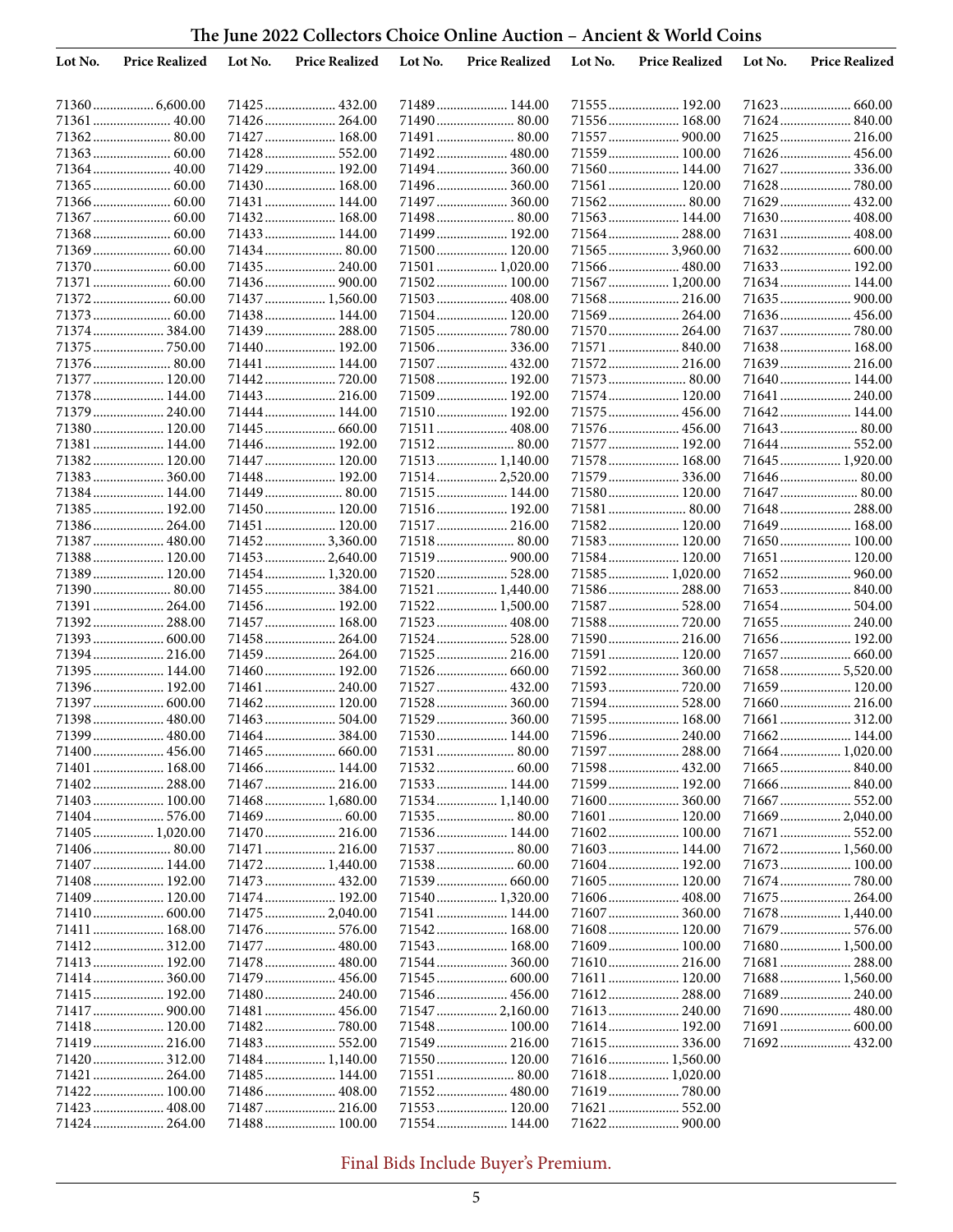| The June 2022 Collectors Choice Online Auction - Ancient & World Coins |
|------------------------------------------------------------------------|
|------------------------------------------------------------------------|

| Lot No.          | <b>Price Realized</b>            | Lot No. | <b>Price Realized</b>         | Lot No. | <b>Price Realized</b>        | Lot No. | <b>Price Realized</b>              | Lot No. | <b>Price Realized</b>            |
|------------------|----------------------------------|---------|-------------------------------|---------|------------------------------|---------|------------------------------------|---------|----------------------------------|
|                  | <b>World Coins Part 3</b>        |         |                               |         | 72128 312.00                 |         | 72194  1,050.00                    |         | 72263  288.00                    |
|                  | Friday, June 3, 2022             |         | 72063 120.00                  |         | 72129  168.00                |         | 72195 80.00                        |         |                                  |
| Lots 72001-72757 |                                  |         | 72064 240.00                  |         | 72130 168.00                 |         | 72196 216.00                       |         | 72265  456.00                    |
|                  |                                  |         | 72065 312.00                  |         |                              |         | 72197  960.00                      |         | 72266 480.00                     |
|                  |                                  |         | 72066 408.00                  |         | 72132 144.00                 |         | 72198 168.00                       |         | 72267  456.00                    |
|                  | 72002 504.00                     |         | 72067 456.00                  |         | 72133 312.00                 |         | 72199  432.00                      |         | 72268  480.00                    |
|                  | 72003 144.00                     |         | 72068 312.00                  |         | 72134 2,160.00               |         | 72200  480.00                      |         | 72269  480.00                    |
|                  | 72004 240.00                     |         | 72069 1,320.00                |         | 72135 840.00<br>72136 360.00 |         | 72201  1,080.00                    |         | 72270  660.00<br>72271  1,560.00 |
|                  | 72005 144.00<br>72006 216.00     |         | 72070 240.00<br>72071 432.00  |         | 72137 120.00                 |         |                                    |         | 72272 408.00                     |
|                  | 72007  216.00                    |         | 72072 312.00                  |         | 72138 100.00                 |         | 72204 264.00                       |         | 72273  504.00                    |
|                  | 72008 336.00                     |         | 72073 690.00                  |         | 72139 810.00                 |         | 72205 504.00                       |         | 722753,480.00                    |
|                  | 72009 144.00                     |         | 72074 216.00                  |         | 72140 192.00                 |         | 72206 288.00                       |         | 72276  900.00                    |
|                  | 72010 144.00                     |         |                               |         | 72141  960.00                |         | 72207  144.00                      |         | 72277  810.00                    |
|                  | 72011  120.00                    |         | 72076 312.00                  |         | 72142 264.00                 |         | 72208 1,680.00                     |         | 72278  240.00                    |
|                  |                                  |         | 72077  144.00                 |         | 72143  660.00                |         | 72209  4,560.00                    |         | 72279  144.00                    |
|                  |                                  |         | 72078 216.00                  |         | 72144 192.00                 |         | 72210 456.00                       |         | 72280  630.00                    |
|                  | 72014 312.00                     |         | 72079 168.00                  |         | 72145  168.00                |         | 72211  120.00                      |         | 72281  240.00                    |
|                  | 72015 456.00                     |         | 72080 192.00                  |         | 72146 288.00                 |         |                                    |         |                                  |
|                  | 72016 120.00                     |         | 72081 264.00                  |         | 72147  240.00                |         | 72213 192.00                       |         | 72283  192.00                    |
|                  | 72017  192.00                    |         | 72082 144.00                  |         | 72148 120.00                 |         | 72214  240.00                      |         | 72284  600.00                    |
|                  | 72018 1,920.00                   |         | 72083 192.00                  |         | 72149  120.00                |         | 72215  456.00                      |         | 72285  192.00                    |
|                  | 72019  2,400.00                  |         | 72084 1,020.00                |         | 72150 288.00                 |         | 72216 240.00                       |         | 72286 576.00                     |
|                  | 72020 480.00                     |         | 72085 312.00                  |         | 72151  100.00                |         | 72217  432.00<br>72218 100.00      |         | 72287  216.00                    |
|                  | 72021  264.00<br>72022 240.00    |         | 72086 480.00<br>72087  432.00 |         | 72152 192.00<br>72153 288.00 |         | 72219  168.00                      |         | 72288  720.00<br>72289  384.00   |
|                  | 72023 336.00                     |         | 72088 216.00                  |         | 72154 600.00                 |         | 72220  576.00                      |         | 72290 120.00                     |
|                  | 72024 216.00                     |         | 72089 264.00                  |         | 72155  264.00                |         |                                    |         |                                  |
|                  | 72025  288.00                    |         | 72090 456.00                  |         | 72156 192.00                 |         | 72223  456.00                      |         | 72292 144.00                     |
|                  | 72026 168.00                     |         | 72091 360.00                  |         | 72157  144.00                |         | 72224  408.00                      |         | 72293 840.00                     |
|                  | 72027  240.00                    |         | 72092 240.00                  |         | 72158 240.00                 |         | 72225  384.00                      |         | 72294 900.00                     |
|                  | 72028  408.00                    |         | 72093 384.00                  |         | 72159  2,400.00              |         | 72227  456.00                      |         | 72295  720.00                    |
|                  | 72029  120.00                    |         | 72094 120.00                  |         | 72160 408.00                 |         | 72228  100.00                      |         | 72296  288.00                    |
|                  | 72030 312.00                     |         | 72095 264.00                  |         | 72161  168.00                |         | 72229  216.00                      |         | 72297  1,050.00                  |
|                  | 72031  456.00                    |         | 72096 168.00                  |         | 72162 192.00                 |         | 72230  408.00                      |         | 72298  360.00                    |
|                  | 72032 144.00                     |         | 72097  168.00                 |         |                              |         | 72231  120.00                      |         | 72299  144.00                    |
|                  | 72033  408.00                    |         | 72098 504.00                  |         |                              |         | 72232 456.00                       |         | 72300  168.00                    |
|                  | 72034 360.00<br>72035 408.00     |         | 72099 120.00<br>72100384.00   |         | 72165 120.00<br>72166 288.00 |         | 72233  1,020.00<br>72234  1,020.00 |         | 72301  144.00<br>72302 120.00    |
|                  | 72036780.00                      |         | 72101  192.00                 |         | 72167 120.00                 |         | 72235 360.00                       |         | 72303 216.00                     |
|                  | 72037  384.00                    |         | 72102 192.00                  |         | 72168 2,640.00               |         | 72236 840.00                       |         | 72304 1,020.00                   |
|                  |                                  |         |                               |         |                              |         |                                    |         | 72305  216.00                    |
|                  | 72039  288.00                    |         | 72104 240.00                  |         | 72171  80.00                 |         | 72238 1,020.00                     |         | 72306  312.00                    |
|                  |                                  |         | 72105 1,320.00                |         | 72172 100.00                 |         |                                    |         | 72307  168.00                    |
|                  | 72041  1,200.00                  |         |                               |         |                              |         |                                    |         | 72308 168.00                     |
|                  |                                  |         | 72107 360.00                  |         |                              |         |                                    |         | 72309 144.00                     |
|                  | 72043 144.00                     |         | 721083,120.00                 |         | 72175 192.00                 |         | 72243 168.00                       |         | 72310 504.00                     |
|                  | 720443,360.00                    |         | 721093,120.00                 |         | 72176 216.00                 |         |                                    |         | 72311  216.00                    |
|                  | 72045  1,800.00                  |         | 721103,120.00                 |         | 72177  408.00                |         | 72246 1,440.00                     |         | 72312 192.00                     |
|                  | 72046  600.00                    |         |                               |         | 72178  456.00                |         |                                    |         | 72313 120.00                     |
|                  | 72047  780.00<br>72048  1,080.00 |         |                               |         | 72180 144.00                 |         | 72248  2,400.00                    |         | 72315 144.00                     |
|                  | 72049  504.00                    |         |                               |         | 72181 192.00                 |         | 72249  3,360.00                    |         |                                  |
|                  |                                  |         |                               |         | 72182 168.00                 |         | 72251  288.00                      |         | 72317 168.00                     |
|                  | 72051  2,520.00                  |         | 72117 216.00                  |         |                              |         | 72252 168.00                       |         | 72318 192.00                     |
|                  | 72052 528.00                     |         |                               |         |                              |         | 72253  168.00                      |         | 72319 168.00                     |
|                  | 72053 1,080.00                   |         |                               |         | 72185 168.00                 |         |                                    |         |                                  |
|                  |                                  |         | 72120 192.00                  |         | 72186 168.00                 |         | 72255 168.00                       |         |                                  |
|                  | 72055  168.00                    |         |                               |         |                              |         |                                    |         | 72322 168.00                     |
|                  | 72056 120.00                     |         |                               |         | 72188 168.00                 |         |                                    |         | 72323  240.00                    |
|                  | 72057  264.00                    |         |                               |         | 72189 168.00                 |         | 72258 100.00                       |         |                                  |
|                  | 72058 216.00                     |         | 72124 144.00                  |         | 72190 168.00                 |         | 72259 168.00                       |         | 72325 144.00                     |
|                  | 72059  528.00                    |         |                               |         | 72191  288.00                |         | 72260  264.00                      |         |                                  |
|                  | 72061  144.00                    |         | 72127  360.00                 |         | 72193 240.00                 |         | 72261  100.00<br>722623,360.00     | 72328   | 72327  360.00<br>264.00          |
|                  |                                  |         |                               |         |                              |         |                                    |         |                                  |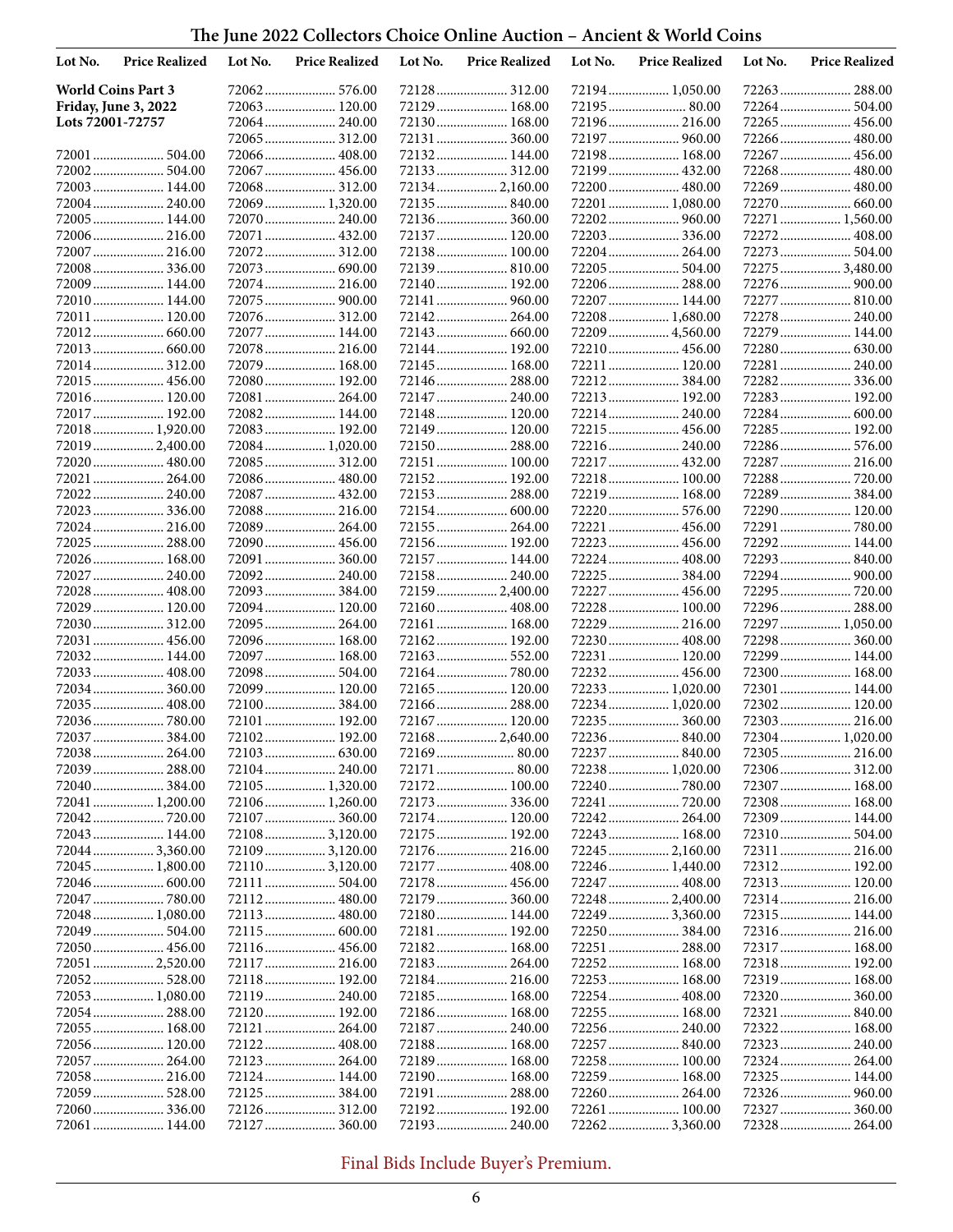| The June 2022 Collectors Choice Online Auction – Ancient & World Coins |  |
|------------------------------------------------------------------------|--|
|------------------------------------------------------------------------|--|

| Lot No. | <b>Price Realized</b>          | Lot No. | <b>Price Realized</b>         | Lot No. | <b>Price Realized</b>         | Lot No. | <b>Price Realized</b>          | Lot No. | <b>Price Realized</b>           |
|---------|--------------------------------|---------|-------------------------------|---------|-------------------------------|---------|--------------------------------|---------|---------------------------------|
|         |                                |         |                               |         |                               |         |                                |         |                                 |
|         | 72329  192.00                  |         |                               |         | 72468  456.00                 |         |                                |         |                                 |
|         |                                |         | 72398 552.00                  |         | 72469  480.00                 |         | 72538 288.00                   |         | 72606 120.00                    |
|         | 72331  600.00                  |         | 72399 1,320.00                |         | 72470  480.00                 |         | 72539  264.00                  |         | 72607  60.00                    |
|         | 72332 192.00                   |         |                               |         | 72471  600.00                 |         | 72540  288.00                  |         |                                 |
|         | 72333  288.00                  |         | 72401  1,560.00               |         |                               |         | 72541  288.00                  |         | 72609  408.00                   |
|         | 72334 120.00                   |         |                               |         | 72473  480.00                 |         | 72542 240.00                   |         | 72610 312.00                    |
|         | 72335 120.00<br>72336 1,920.00 |         | 72403 480.00<br>72404 480.00  |         | 72474 240.00<br>72475  216.00 |         | 72543  312.00                  |         | 72611  408.00                   |
|         |                                |         |                               |         | 72477  1,860.00               |         | 72544  312.00<br>72545  336.00 |         | 72612 288.00<br>72613  288.00   |
|         | 72338 1,680.00                 |         | 72406 432.00                  |         | 72478  1,860.00               |         |                                |         | 72614 240.00                    |
|         | 72339 144.00                   |         | 72407  408.00                 |         | 72479  1,860.00               |         | 72547  264.00                  |         | 72615 192.00                    |
|         | 72340  240.00                  |         | 72408 2,640.00                |         | 72482 1,500.00                |         |                                |         | 72616 504.00                    |
|         | 72341  144.00                  |         | 72409780.00                   |         |                               |         | 72549  288.00                  |         | 72617  600.00                   |
|         | 72342 192.00                   |         | 72410 660.00                  |         | 72484 144.00                  |         |                                |         | 72618 336.00                    |
|         | 72343  1,980.00                |         |                               |         | 72485  144.00                 |         |                                |         | 72619 168.00                    |
|         | 72344 1,050.00                 |         | 72412 690.00                  |         | 72486 168.00                  |         | 72552 216.00                   |         | 72620  360.00                   |
|         | 72345  360.00                  |         |                               |         | 72487  168.00                 |         | 72553 216.00                   |         | 72621  432.00                   |
|         | 72346 312.00                   |         | 72414 528.00                  |         |                               |         | 72554 264.00                   |         | 72622 528.00                    |
|         | 72348 552.00                   |         |                               |         | 72489  1,920.00               |         | 72556  288.00                  |         | 72625  384.00                   |
|         | 72349  1,200.00                |         | 72417  480.00                 |         | 72491  480.00                 |         | 72558 264.00                   |         | 72626  504.00                   |
|         | 72350 1,200.00                 |         | 724183,360.00                 |         | 72492 528.00                  |         | 72559  240.00                  |         | 72627  192.00                   |
|         | 72351  1,080.00                |         | 72419  3,240.00               |         | 72493  192.00                 |         | 72560  288.00                  |         | 72628  216.00                   |
|         | 72352 1,020.00                 |         | 724202,280.00                 |         | 72494 144.00                  |         | 72561  216.00                  |         | 72629  192.00                   |
|         |                                |         | 72421  2,100.00               |         | 72495  312.00                 |         | 72562 216.00                   |         | 72630  168.00                   |
|         | 72354 100.00                   |         | 72422 168.00                  |         | 72496 216.00                  |         | 72563  216.00                  |         | 72631  576.00                   |
|         | 72355  120.00                  |         |                               |         | 72497  264.00                 |         |                                |         | 72632 384.00                    |
|         | 72357  100.00                  |         | 72424 264.00                  |         | 72498 264.00                  |         | 72565  240.00                  |         | 72633 144.00                    |
|         | 72358 528.00                   |         | 72425 168.00                  |         | 72499  192.00                 |         | 72567  216.00                  |         | 72634 240.00                    |
|         | 72359  288.00                  |         | 72427  7,200.00               |         | 72500 240.00                  |         | 72568 216.00                   |         | 72635 240.00                    |
|         | 72361  360.00                  |         | 72428 660.00<br>72429  384.00 |         | 72501  144.00                 |         |                                |         | 72637  120.00                   |
|         |                                |         |                               |         |                               |         | 72571  216.00                  |         | 72638 144.00                    |
|         | 72363 504.00                   |         |                               |         | 72504 600.00                  |         | 72572 216.00                   |         | 72639  60.00                    |
|         | 72365  168.00                  |         | 72432 80.00                   |         |                               |         | 72573  216.00                  |         | 72640  168.00                   |
|         | 72366 168.00                   |         |                               |         |                               |         | 72574  216.00                  |         | 72641  3,840.00                 |
|         | 72367  192.00                  |         | 72434 2,760.00                |         | 72507  528.00                 |         | 72575  216.00                  |         | 72642 120.00                    |
|         | 72368 100.00                   |         | 724353,840.00                 |         | 72508  504.00                 |         |                                |         | 72643  144.00                   |
|         | 72369  144.00                  |         | 72436 2,280.00                |         |                               |         | 72577  288.00                  |         | 72644 192.00                    |
|         | 72370  432.00                  |         |                               |         | 72510 456.00                  |         | 72578 240.00                   |         | 72645  144.00                   |
|         | 72371  1,200.00                |         | 724385,640.00                 |         | 72511  1,800.00               |         | 72579  288.00                  |         |                                 |
|         |                                |         |                               |         | 72512  480.00                 |         |                                |         | 72648  144.00                   |
|         | 72374  1,080.00                |         | 72441  100.00                 |         | 72514  144.00                 |         | 72581  216.00                  |         | 72649  120.00<br>72650 1,200.00 |
|         | 72375  660.00                  |         | 72442 336.00                  |         | 72515 120.00                  |         | 72583 360.00                   |         |                                 |
|         |                                |         | 72443  2,880.00               |         |                               |         | 72584 264.00                   |         | 72653  264.00                   |
|         | 72377  216.00                  |         | 72445  216.00                 |         | 72517  168.00                 |         | 72585 216.00                   |         | 72654 144.00                    |
|         |                                |         | 72446 216.00                  |         | 72518 360.00                  |         |                                |         | 72655  144.00                   |
|         | 72380 600.00                   |         | 72447  192.00                 |         | 72519  360.00                 |         |                                |         |                                 |
|         | 72381  5,400.00                |         | 72449  100.00                 |         | 72520 144.00                  |         | 72588 240.00                   |         | 72658  80.00                    |
|         | 723822,220.00                  |         | 72450 100.00                  |         |                               |         | 72589  312.00                  |         |                                 |
|         | 72383 1,380.00                 |         | 72451  840.00                 |         |                               |         |                                |         |                                 |
|         |                                |         |                               |         |                               |         | 72591  120.00                  |         |                                 |
|         | 72387  288.00                  |         |                               |         | 72524  432.00                 |         | 72592 120.00<br>72593  100.00  |         | 72662 1,620.00<br>72663  240.00 |
|         | 72388 1,200.00                 |         |                               |         |                               |         | 72594 384.00                   |         |                                 |
|         |                                |         |                               |         |                               |         | 72595  552.00                  |         | 72665  2,100.00                 |
|         | 72390  2,040.00                |         | 72458 120.00                  |         | 72528 80.00                   |         |                                |         |                                 |
|         | 72391  1,800.00                |         | 72460 1,680.00                |         | 72529 120.00                  |         | 72597  312.00                  |         | 72669  480.00                   |
|         | 72392 144.00                   |         | 72461 100.00                  |         | 72530 144.00                  |         |                                |         |                                 |
|         | 72393  1,920.00                |         | 72464 192.00                  |         |                               |         | 72599  312.00                  |         | 72671  2,160.00                 |
|         | 72394 1,740.00                 |         |                               |         |                               |         | 72600 216.00                   |         |                                 |
|         |                                |         |                               |         |                               |         | 72602 120.00                   |         |                                 |
|         | 72396 2,160.00                 |         |                               |         |                               |         |                                |         | 72675  840.00                   |